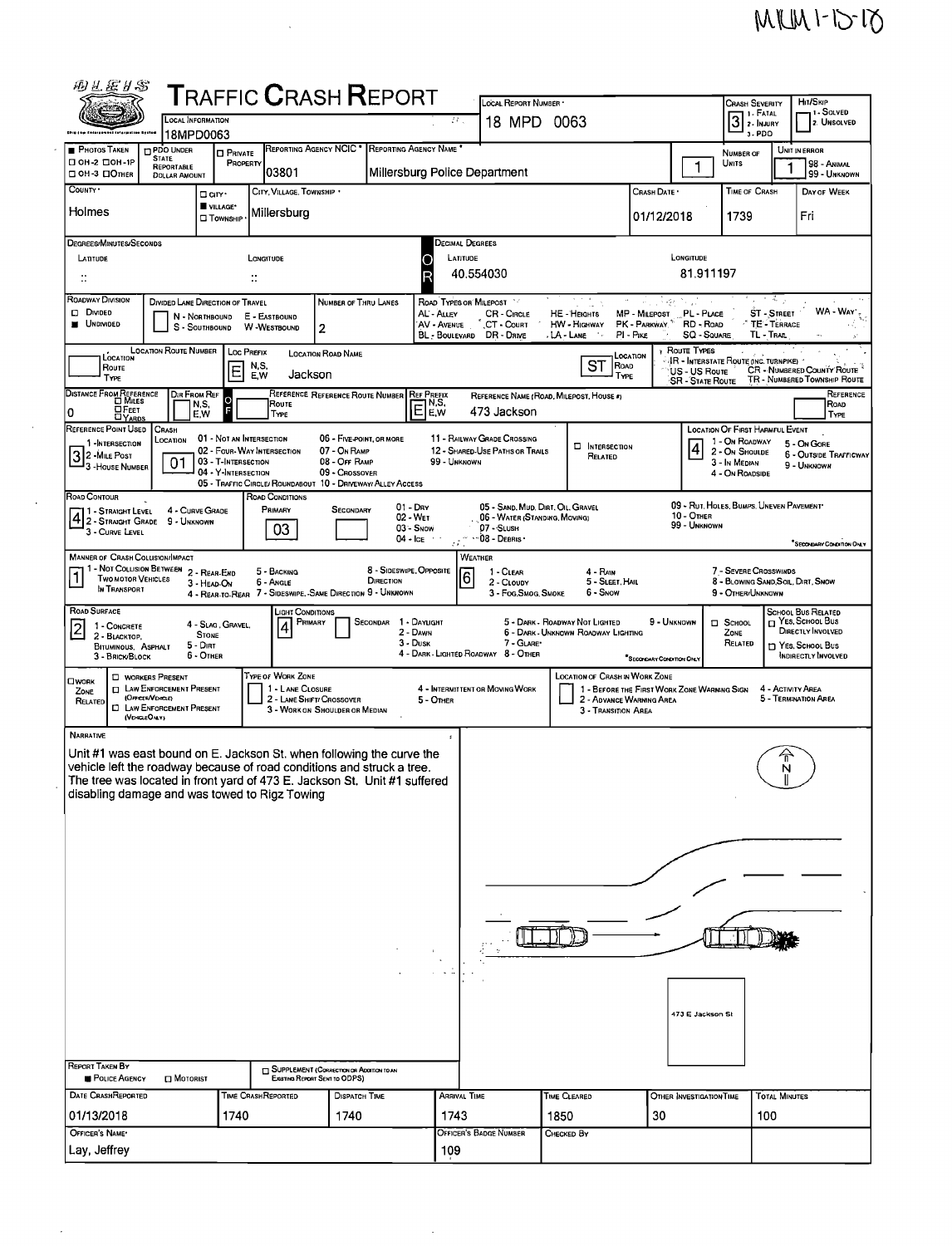| 四丛树杉宫                                                                                                                                                                                                                                    |                                                                                                                                                       | Unit                                                                  |                                       |                                                         |                                                                                      |                                                                                                  |                                       |                                                                                                                                                              |                                                                                                                                                                                  | <b>LOCAL REPORT NUMBER</b>                                          |                                                                                                                   |                                                        |                                                                                                                                |  |  |  |
|------------------------------------------------------------------------------------------------------------------------------------------------------------------------------------------------------------------------------------------|-------------------------------------------------------------------------------------------------------------------------------------------------------|-----------------------------------------------------------------------|---------------------------------------|---------------------------------------------------------|--------------------------------------------------------------------------------------|--------------------------------------------------------------------------------------------------|---------------------------------------|--------------------------------------------------------------------------------------------------------------------------------------------------------------|----------------------------------------------------------------------------------------------------------------------------------------------------------------------------------|---------------------------------------------------------------------|-------------------------------------------------------------------------------------------------------------------|--------------------------------------------------------|--------------------------------------------------------------------------------------------------------------------------------|--|--|--|
|                                                                                                                                                                                                                                          |                                                                                                                                                       |                                                                       |                                       |                                                         |                                                                                      |                                                                                                  |                                       |                                                                                                                                                              |                                                                                                                                                                                  |                                                                     | 18 MPD 0063                                                                                                       |                                                        |                                                                                                                                |  |  |  |
| Unit Number                                                                                                                                                                                                                              |                                                                                                                                                       |                                                                       |                                       | OWNER NAME: LAST, FIRST, MIDDLE ( E SAME AS DRIVER )    |                                                                                      |                                                                                                  |                                       |                                                                                                                                                              |                                                                                                                                                                                  | OWNER PHONE NUMBER                                                  | DAMAGE SCALE                                                                                                      |                                                        | DAMAGE AREA                                                                                                                    |  |  |  |
| Underwood, Leon, G                                                                                                                                                                                                                       |                                                                                                                                                       |                                                                       |                                       |                                                         |                                                                                      |                                                                                                  |                                       |                                                                                                                                                              |                                                                                                                                                                                  | 330-275-5798                                                        |                                                                                                                   | FRONT<br>4                                             |                                                                                                                                |  |  |  |
| OWNER ADDRESS: CITY, STATE, ZIP<br><b>CISAME AS DRIVER</b>                                                                                                                                                                               |                                                                                                                                                       |                                                                       |                                       |                                                         |                                                                                      |                                                                                                  |                                       |                                                                                                                                                              |                                                                                                                                                                                  |                                                                     | 1 - NONE                                                                                                          | о                                                      |                                                                                                                                |  |  |  |
| 5130 TR 313, Millersburg, OH, 44654                                                                                                                                                                                                      |                                                                                                                                                       |                                                                       |                                       |                                                         |                                                                                      |                                                                                                  |                                       |                                                                                                                                                              |                                                                                                                                                                                  |                                                                     |                                                                                                                   |                                                        |                                                                                                                                |  |  |  |
| <b>LP STATE</b><br>LICENSE PLATE NUMBER<br><b>VEHICLE IDENTIFICATION NUMBER</b>                                                                                                                                                          |                                                                                                                                                       |                                                                       |                                       |                                                         |                                                                                      |                                                                                                  |                                       |                                                                                                                                                              |                                                                                                                                                                                  |                                                                     | # Occupants                                                                                                       | 2 - MINOR                                              |                                                                                                                                |  |  |  |
| он                                                                                                                                                                                                                                       | HCH5568                                                                                                                                               |                                                                       |                                       |                                                         |                                                                                      | 1GNDX03E73D237898                                                                                |                                       |                                                                                                                                                              |                                                                                                                                                                                  |                                                                     | ٦                                                                                                                 | 3 - FUNCTIONAL                                         | α<br>⋴                                                                                                                         |  |  |  |
| <b>VEHICLE YEAR</b><br>2003                                                                                                                                                                                                              | <b>VEHICLE MAKE</b>                                                                                                                                   |                                                                       |                                       |                                                         |                                                                                      | <b>VEHICLE MODEL</b><br>Venture                                                                  |                                       |                                                                                                                                                              | VEHICLE COLOR                                                                                                                                                                    |                                                                     |                                                                                                                   | 4 - DISABLING                                          |                                                                                                                                |  |  |  |
| Chevrolet<br><b>INSURANCE COMPANY</b><br>PROOF OF                                                                                                                                                                                        |                                                                                                                                                       |                                                                       |                                       |                                                         |                                                                                      | POLICY NUMBER<br>Towed By                                                                        |                                       |                                                                                                                                                              | SIL                                                                                                                                                                              |                                                                     |                                                                                                                   |                                                        | ō<br>۵<br>۵                                                                                                                    |  |  |  |
| INSURANCE<br>Progressive<br>SHOWN                                                                                                                                                                                                        |                                                                                                                                                       |                                                                       |                                       |                                                         |                                                                                      | 912799829<br>Rigz                                                                                |                                       |                                                                                                                                                              |                                                                                                                                                                                  |                                                                     | 9 - Unknown                                                                                                       |                                                        | FTFX                                                                                                                           |  |  |  |
| <b>CARRIER PHONE</b><br>CARRIER NAME, ADDRESS, CITY, STATE, ZIP                                                                                                                                                                          |                                                                                                                                                       |                                                                       |                                       |                                                         |                                                                                      |                                                                                                  |                                       |                                                                                                                                                              |                                                                                                                                                                                  |                                                                     |                                                                                                                   |                                                        |                                                                                                                                |  |  |  |
| US DOT<br>TRAFFICWAY DESCRIPTION<br>VEHICLE WEIGHT GVWR/GCWR<br>Cargo Body Type                                                                                                                                                          |                                                                                                                                                       |                                                                       |                                       |                                                         |                                                                                      |                                                                                                  |                                       |                                                                                                                                                              |                                                                                                                                                                                  |                                                                     |                                                                                                                   |                                                        |                                                                                                                                |  |  |  |
|                                                                                                                                                                                                                                          |                                                                                                                                                       |                                                                       | 2 - 10,001 то 26,000к Las             | 1 - LESS THAN OR EQUAL TO 10K LBS                       | 01                                                                                   | 01 - No CARGO BODY TYPE/NOT APPLICABL 09 - POLE<br>02 - Bus/Van (9-15 Seats, Inc Driver)         |                                       | 1 - Two Way, Not Divided<br>10 - CARGO TANK<br>11 - FLAT BED                                                                                                 |                                                                                                                                                                                  |                                                                     |                                                                                                                   |                                                        | 2 - Two-WAY, NOT DIVIDED, CONTINUOUS LEFT TURN LANE                                                                            |  |  |  |
| HM PLACARD ID NO.                                                                                                                                                                                                                        |                                                                                                                                                       |                                                                       | 3 - MORE THAN 26,000K LBS.            |                                                         | 03 - Bus (16+ Seats, Inc Driver)<br>04 - VEHICLE TOWING ANOTHER VEHICLE<br>12 - DUMP |                                                                                                  |                                       |                                                                                                                                                              |                                                                                                                                                                                  |                                                                     | 3 - Two-Way, Divideo, UNPROTECTEO (PAINTED OR GRASS >4FT.) MEDIA<br>4 - Two-Way, Divided, Positive Median Barrier |                                                        |                                                                                                                                |  |  |  |
|                                                                                                                                                                                                                                          | <b>HM CLASS</b>                                                                                                                                       |                                                                       | HAZARDOUS MATERIAL                    |                                                         |                                                                                      | 05 - Logging<br>06 - INTERMODAL CONTAINER CHASIS                                                 |                                       | 13 - CONCRETE MIXER<br>14 - Auto Transporter                                                                                                                 |                                                                                                                                                                                  |                                                                     | 5 - ONE WAY TRAFFICWAY                                                                                            |                                                        |                                                                                                                                |  |  |  |
|                                                                                                                                                                                                                                          | NUMBER                                                                                                                                                | RELATED<br>$\Box$                                                     |                                       |                                                         |                                                                                      | 07 - CARGO VAN/ENCLOSED BOX<br>08 - GRAIN, CHIPS, GRAVEL                                         |                                       | 15 - GARBAGE /REFUSE<br>99 - OTHER/UNKNOWN                                                                                                                   |                                                                                                                                                                                  | <b>D</b> Hr / Skip Unit                                             |                                                                                                                   |                                                        |                                                                                                                                |  |  |  |
| NON-MOTORIST LOCATION PRIOR TO IMPACT                                                                                                                                                                                                    |                                                                                                                                                       | 01 - INTERSECTION - MARKED CROSSWAL                                   |                                       | Type of Use                                             | UNIT TYPE                                                                            |                                                                                                  | $\sim 1$                              |                                                                                                                                                              |                                                                                                                                                                                  |                                                                     |                                                                                                                   |                                                        | PASSENGER VEHICLES (LESS THAN 9 PASSENGERS MEDIHEAVY TRUCKS OR COMBO UNITS > 10 K LBS BUS/VAN/LIMO(9 OR MORE INCLUDING DRIVER) |  |  |  |
|                                                                                                                                                                                                                                          | 03 - INTERSECTION OTHER                                                                                                                               | 02 - INTERSECTION - NO CROSSWALK                                      |                                       | 1                                                       |                                                                                      | 05<br>01 - SUB-COMPACT                                                                           |                                       |                                                                                                                                                              |                                                                                                                                                                                  |                                                                     |                                                                                                                   |                                                        | 13 - SINGLE UNIT TRUCK OR VAN ZAXLE, 6 TIRES 21 - BUS/VAN (9-15 SEATS INC DAMER)                                               |  |  |  |
|                                                                                                                                                                                                                                          |                                                                                                                                                       | 04 - MIDBLOCK - MARKED CROSSWALK<br>05 - TRAVEL LANE - OTHER LOCATION |                                       | 1 - PERSONAL<br>2 - COMMERCIAL                          |                                                                                      | 02 - COMPACT<br>99 - UNKNOWN 03 - MID SIZE<br>OR HIT/SKIP<br>04 - Full Size                      |                                       |                                                                                                                                                              |                                                                                                                                                                                  | 14 - SINGLE UNIT TRUCK; 3+ AXLES<br>15 - SINGLE UNIT TRUCK/ TRAILER |                                                                                                                   | Non-Moroniar                                           | 22 - BUS (16+ Seats, Inc Driver)                                                                                               |  |  |  |
|                                                                                                                                                                                                                                          | 06 - BICYCLE LANE<br>07 - SHOULDER/ROADSIDE                                                                                                           |                                                                       |                                       | 3 - GOVERNMENT                                          |                                                                                      | 05 - MINIVAN<br>06 - SPORT UTILITY VEHICLE                                                       |                                       |                                                                                                                                                              |                                                                                                                                                                                  | 16 - TRUCK/TRACTOR (BOBTAIL)<br>17 - TRACTOR/SEMI-TRAILER           | 23 - Animal With Rider<br>24 - ANIMAL WITH BUGGY, WAGON, SURREY                                                   |                                                        |                                                                                                                                |  |  |  |
| 08 - SIDEWALK<br>07 - Pickup<br>09 - MEDIAN/CROSSING ISLAND<br>08 - VAN                                                                                                                                                                  |                                                                                                                                                       |                                                                       |                                       |                                                         |                                                                                      |                                                                                                  |                                       | 25 - BICYCLE/PEDACYCLIST<br>18 - TRACTOR/DOUBLE<br>26 - Pedestrian/Skater<br>19 - TRACTOR/TRIPLES<br>27 - Other Non-Motorist<br>20 - OTHER MEDIMEAVY VEHICLE |                                                                                                                                                                                  |                                                                     |                                                                                                                   |                                                        |                                                                                                                                |  |  |  |
| <b>D</b> IN EMERGENCY<br>10 - DRIVE WAY ACCESS<br>Response<br>11 - Shared-Use Path or Trail                                                                                                                                              |                                                                                                                                                       |                                                                       |                                       |                                                         |                                                                                      | 09 - MOTORCYCLE<br>10 - MOTORIZED BICYCLE                                                        |                                       |                                                                                                                                                              |                                                                                                                                                                                  |                                                                     |                                                                                                                   |                                                        |                                                                                                                                |  |  |  |
| 12 - NON-TRAFFICWAY AREA<br>HAS HM PLACARD<br>11 - SNOWMOBILE/ATV<br>99 - OTHER/UNKNOWN<br>12 - OTHER PASSENGER VEHICLE                                                                                                                  |                                                                                                                                                       |                                                                       |                                       |                                                         |                                                                                      |                                                                                                  |                                       |                                                                                                                                                              |                                                                                                                                                                                  |                                                                     |                                                                                                                   |                                                        |                                                                                                                                |  |  |  |
| SPECIAL FUNCTION 01 - NONE<br>$02 - T_Ax_1$                                                                                                                                                                                              | 17 - FARM VEHICLE<br>18 - FARM EQUIPMENT                                                                                                              | Most Damaged Area                                                     | 01 - None                             |                                                         | 08 - Left Side                                                                       |                                                                                                  | 99 - UNKNOWN                          | Астюн                                                                                                                                                        |                                                                                                                                                                                  |                                                                     |                                                                                                                   |                                                        |                                                                                                                                |  |  |  |
| 01<br>03 - RENTAL TRUCK (OVER 10K LBS)                                                                                                                                                                                                   | 19 - MOTORHOME<br>11 - HIGHWAY/MAINTENANCE<br>20 - GOLF CART                                                                                          |                                                                       | 02 - CENTER FRONT<br>03 - Right Front |                                                         | 09 - LEFT FRONT<br>10 - TOP AND WINDOWS                                              |                                                                                                  |                                       | 1 - Non-Contact<br>$\overline{3}$<br>2 - Non-Collision<br>$3 -$ STRIKING                                                                                     |                                                                                                                                                                                  |                                                                     |                                                                                                                   |                                                        |                                                                                                                                |  |  |  |
| 04 - Bus - School (Public or Private) 12 - Military<br>05 - Bus. TRANSIT<br>$21 -$ Train<br>IMPACT ARE 04 - RIGHT SIDE<br>13 - Pouce<br>06 - Bus - Charter<br>22 - OTHER (EXPLAININ NARRATIVE)<br>14 - PUBLIC UTILITY<br>05 - Right Rear |                                                                                                                                                       |                                                                       |                                       |                                                         |                                                                                      |                                                                                                  |                                       |                                                                                                                                                              | 11 - UNOERCARRIAGE<br>12 - LOAD/TRAILER                                                                                                                                          |                                                                     |                                                                                                                   | $4 -$ Struck<br>5 - STRIKING/STRUCK                    |                                                                                                                                |  |  |  |
| 02<br>07 - Bus - SHUTTLE<br>06 - REAR CENTER<br>15 - OTHER GOVERNMENT<br>08 - Bus - OTHER<br>07 - LEFT REAR<br>16 - CONSTRUCTION EOIP.                                                                                                   |                                                                                                                                                       |                                                                       |                                       |                                                         |                                                                                      |                                                                                                  |                                       |                                                                                                                                                              |                                                                                                                                                                                  | 13 - TOTAL (ALL AREAS)<br>14 - OTHER                                |                                                                                                                   |                                                        | 9 - UNKNOWN                                                                                                                    |  |  |  |
| PRE-CRASH ACTIONS                                                                                                                                                                                                                        |                                                                                                                                                       |                                                                       |                                       |                                                         |                                                                                      |                                                                                                  |                                       |                                                                                                                                                              |                                                                                                                                                                                  |                                                                     |                                                                                                                   |                                                        |                                                                                                                                |  |  |  |
| 01                                                                                                                                                                                                                                       | MOTORIST                                                                                                                                              | 01 - STRAIGHT AHEAD                                                   |                                       | 07 - MAKING U-TURN                                      |                                                                                      | 13 - Negotiating a Curve                                                                         |                                       | NON-MOTORIST                                                                                                                                                 |                                                                                                                                                                                  | 15 - ENTERING OR CROSSING SPECIFIED LOCATIO                         |                                                                                                                   |                                                        | 21 - OTHER NON-MOTORIST ACTION                                                                                                 |  |  |  |
|                                                                                                                                                                                                                                          |                                                                                                                                                       | 02 - BACKING<br>03 - CHANGING LANES                                   |                                       | 08 - ENTERING TRAFFIC LANE<br>09 - LEAVING TRAFFIC LANE |                                                                                      | 14 - OTHER MOTORIST ACTIO                                                                        |                                       |                                                                                                                                                              | 17 - WORKING                                                                                                                                                                     | 16 - WALKING RUNNING, JOGGING, PLAYING, CYCLING                     |                                                                                                                   |                                                        |                                                                                                                                |  |  |  |
| 99 - Unknown                                                                                                                                                                                                                             |                                                                                                                                                       | 04 - OVERTAKING/PASSING<br>05 - MAKING RIGHT TURN                     |                                       | 10 - PARKED<br>11 - SLOWING OR STOPPED IN TRAFFIC       |                                                                                      |                                                                                                  |                                       |                                                                                                                                                              | 18 - Pushing Vehicle                                                                                                                                                             | 19 - APPROACHING OR LEAVING VEHICLE                                 |                                                                                                                   |                                                        |                                                                                                                                |  |  |  |
| <b>CONTRIBUTING CIRCUMSTANCE</b>                                                                                                                                                                                                         |                                                                                                                                                       | 06 - MAKING LEFT TURN                                                 |                                       | 12 - DRIVERLESS                                         |                                                                                      |                                                                                                  |                                       |                                                                                                                                                              | 20 - Standing                                                                                                                                                                    |                                                                     |                                                                                                                   | VEHICLE DEFECTS                                        |                                                                                                                                |  |  |  |
| PRIMARY                                                                                                                                                                                                                                  | MOTORIST<br>01 - None                                                                                                                                 |                                                                       |                                       | 11 - IMPROPER BACKING                                   |                                                                                      |                                                                                                  | NON-MOTORIST<br>22 - None             |                                                                                                                                                              |                                                                                                                                                                                  | 01 - TURN SIGNALS                                                   |                                                                                                                   |                                                        |                                                                                                                                |  |  |  |
|                                                                                                                                                                                                                                          |                                                                                                                                                       | 02 - FAILURE TO YIELD<br>03 - RAN RED LIGHT                           |                                       |                                                         |                                                                                      | 12 - IMPROPER START FROM PARKED POSITION<br>13 - Stopped or PARKED LLEGALLY                      | 24 - DARTING                          | 23 - IMPROPER CROSSING                                                                                                                                       |                                                                                                                                                                                  |                                                                     |                                                                                                                   |                                                        | 02 - Head LAMPS<br>03 - TAIL LAMPS                                                                                             |  |  |  |
| <b>SECONDARY</b>                                                                                                                                                                                                                         |                                                                                                                                                       | 04 - Ran Stop Sign<br>05 - Exceedeo Speed Limit                       |                                       |                                                         |                                                                                      | 14 - OPERATING VEHICLE IN NEGLIGENT MANNER<br>15 - Swering to Avoid (Due to External Conditions) |                                       | 25 - LYING AND/OR ILLEGALLY IN ROADWAY<br>26 - FALURE TO YIELD RIGHT OF WAY                                                                                  |                                                                                                                                                                                  |                                                                     | 04 - BRAKES<br>05 - STEERING                                                                                      |                                                        |                                                                                                                                |  |  |  |
|                                                                                                                                                                                                                                          |                                                                                                                                                       | 06 - Unsafe Speeo<br>07 - IMPROPER TURN                               |                                       | 17 - FALURE TO CONTROL                                  |                                                                                      | 16 - WRONG SIDE/WRONG WAY                                                                        |                                       | 27 - NDT VISIBLE (DARK CLOTHING)<br>28 - INATTENTIVE                                                                                                         |                                                                                                                                                                                  |                                                                     |                                                                                                                   | 06 - TIRE BLOWOUT<br>07 - WORN OR SLICK TIRES          |                                                                                                                                |  |  |  |
|                                                                                                                                                                                                                                          |                                                                                                                                                       | 08 - LEFT OF CENTER<br>09 - FOLLOWED TOO CLOSELY/ACDA                 |                                       | 18 - Vision Oastruction                                 |                                                                                      | 19 - OPERATING DEFECTIVE EQUIPMENT                                                               |                                       | 29 - FAILURE TO OBEY TRAFFIC SIGNS<br>/SIGNALS/OFFICER                                                                                                       |                                                                                                                                                                                  |                                                                     |                                                                                                                   | 08 - TRAILER EQUIPMENT DEFECTIVE<br>09 - Motor Trouble |                                                                                                                                |  |  |  |
| 99 - Unknown                                                                                                                                                                                                                             |                                                                                                                                                       | 10 - IMPROPER LANE CHANGE<br><b>PASSING OFF ROAD</b>                  |                                       |                                                         |                                                                                      | 20 - LOAD SHIFTING/FALLING/SPILLING<br>21 - OTHER IMPROPER ACTION                                | Little 130 - Wrights Side of the Road | 31 - OTHER NON-MOTORIST ACTION                                                                                                                               |                                                                                                                                                                                  |                                                                     | 10 - DISABLEO FROM PRIOR ACCIDENT<br>11 - OTHER DEFECTS                                                           |                                                        |                                                                                                                                |  |  |  |
| <b>SEQUENCE OF EVENTS</b>                                                                                                                                                                                                                |                                                                                                                                                       |                                                                       |                                       |                                                         |                                                                                      | <b>NON-COLLISION EVENTS</b>                                                                      |                                       |                                                                                                                                                              |                                                                                                                                                                                  |                                                                     |                                                                                                                   |                                                        |                                                                                                                                |  |  |  |
| 08                                                                                                                                                                                                                                       | 48                                                                                                                                                    |                                                                       |                                       |                                                         |                                                                                      | 01 - OVERTURN/ROLLOVER<br>02 - FIRE/EXPLOSION                                                    |                                       | 06 - EQUIPMENT FAILURE                                                                                                                                       | (BLOWN TIRE, BRAKE FAILURE, ETC)                                                                                                                                                 |                                                                     | 10 - Cross Median<br>11 - Cross Center Line                                                                       |                                                        |                                                                                                                                |  |  |  |
| FIRST<br>HARMFUL <sup>1</sup>                                                                                                                                                                                                            | Most<br>HARMFUL <sup>17</sup> 2                                                                                                                       |                                                                       |                                       | 99 - Unknown                                            |                                                                                      | 03 - IMMERSION<br>04 - JACKKNIFE                                                                 |                                       | 07 - SEPARATION OF UNITS<br>08 - RAN OFF ROAD RIGHT                                                                                                          |                                                                                                                                                                                  |                                                                     | 12 - DOWNHILL RURAWAY                                                                                             | OPPOSITE DIRECTION OF TRAVEL                           |                                                                                                                                |  |  |  |
| EVENT                                                                                                                                                                                                                                    | EVENT                                                                                                                                                 |                                                                       |                                       |                                                         |                                                                                      | 05 - CARGO/EQUIPMENT LOSS OR SHIFT 09 - RAN OFF ROAD LEFT<br>COLLISION WITH FIXED, OBJECT        |                                       |                                                                                                                                                              |                                                                                                                                                                                  |                                                                     | 13 - OTHER NON-COLLISION                                                                                          |                                                        |                                                                                                                                |  |  |  |
| COLUSION WITH PERSON, VEHICLE OR OBJECT NOT FIXED<br>14 - PEDESTRIAN                                                                                                                                                                     |                                                                                                                                                       |                                                                       |                                       | 21 - PARKED MOTOR VEHICLE                               |                                                                                      | 25 - IMPACT ATTENUATOR/CRASH CUSHOIB3 - MEDIAN CABLE BARRIER<br>26 - BRIDGE OVERHEAD STRUCTURE   |                                       |                                                                                                                                                              |                                                                                                                                                                                  |                                                                     | 41 - OTHER POST, POLE                                                                                             |                                                        | $48 -$ TREE<br>49 - FIRE HYDRANT                                                                                               |  |  |  |
| 15 - PEOALCYCLE                                                                                                                                                                                                                          |                                                                                                                                                       |                                                                       |                                       | 22 - WORK ZONE MAINTENANCE EQUIPMENT                    |                                                                                      | 27 - BRIOGE PIER OR ABUTMENT<br>28 - BRIDGE PARAPET                                              |                                       |                                                                                                                                                              | 34 - MEDIAN GUARDRAIL BARRIER<br>OR SUPPORT<br>42 - CULVERT<br>50 - WORK ZONE MAINTENANCE<br>35 - MEDIAN CONCRETE BARRIER<br>36 - MEDIAN OTHER BARRIER<br>43 - Cura<br>EOUIPMENT |                                                                     |                                                                                                                   |                                                        |                                                                                                                                |  |  |  |
| 16 - RAILWAY VEHICLE (TRAN, ENOME)<br>23 - STRUCK BY FALLING, SHIFTING CARGO<br>29 - BRIDGE FLAIL<br>17 - Animal - Farm<br>OR ANYTHING SET IN MOTION BY A<br>18 - ANIMAL DEER<br>30 - GUARDRAIL FACE<br><b>MOTOR VEHICLE</b>             |                                                                                                                                                       |                                                                       |                                       |                                                         |                                                                                      |                                                                                                  |                                       |                                                                                                                                                              | 44 - Олтон<br>37 - TRAFFIC SIGN POST<br>51 - WALL, BUILDING, TUNNEL<br>45 - EMBANKMENT<br>38 - Overhead Sign Post<br>52 - OTHER FIXEO OBJECT                                     |                                                                     |                                                                                                                   |                                                        |                                                                                                                                |  |  |  |
| 19 - ANIMAL OTHER<br>39 - LIGHT/LUMINARIES SUPPORT<br>31 - GUARORAILEND<br>$46 -$ FENCE<br>24 - OTHER MOVABLE OBJECT<br>20 - MOTOR VEHICLE IN TRANSPORT<br>32 - PORTABLE BARRIER<br>40 - UTILITY POLE<br>47 - MAILBOX                    |                                                                                                                                                       |                                                                       |                                       |                                                         |                                                                                      |                                                                                                  |                                       |                                                                                                                                                              |                                                                                                                                                                                  |                                                                     |                                                                                                                   |                                                        |                                                                                                                                |  |  |  |
| UNIT SPEED                                                                                                                                                                                                                               |                                                                                                                                                       | POSTED SPEED                                                          | <b>TRAFFIC CONTROL</b>                |                                                         |                                                                                      |                                                                                                  |                                       |                                                                                                                                                              |                                                                                                                                                                                  | UNIT DIRECTION                                                      | 1 - North                                                                                                         |                                                        | 5 - NORTHEAST<br>9 - UNKNOWN                                                                                                   |  |  |  |
| 25                                                                                                                                                                                                                                       | 01 - No CONTROLS<br>07 - RAILROAD CROSSBUCKS<br>13 - Crosswalk Lines<br>12<br>35<br>02 - S TOP SIGN<br>08 - RAILROAD FLASHERS<br>14 - Walk/Don't Walk |                                                                       |                                       |                                                         |                                                                                      |                                                                                                  |                                       |                                                                                                                                                              | Frow<br>То                                                                                                                                                                       | 2 - South<br>3<br>$3 - EAST$                                        |                                                                                                                   | 6 - NORTHWEST<br>7 - SOUTHEAST                         |                                                                                                                                |  |  |  |
| <b>STATEO</b>                                                                                                                                                                                                                            | 03 - YIELO SIGN<br>09 - RAILROAO GATES<br>$15 - C$ then<br>04 - TRAFFIC SIGNAL<br>10 - COSTRUCTION BARRICADE<br>16 - Not Reported                     |                                                                       |                                       |                                                         |                                                                                      |                                                                                                  |                                       |                                                                                                                                                              |                                                                                                                                                                                  | 4 - West                                                            |                                                                                                                   | 8 - Southwest                                          |                                                                                                                                |  |  |  |
| <b>CI ESTIMATED</b>                                                                                                                                                                                                                      |                                                                                                                                                       |                                                                       |                                       | 05 - TRAFFIC FLASHERS<br>06 - SCHOOL ZONE               |                                                                                      | 11 - PERSON (FLAGGER, OFFICER<br><b>12 - PAVEMENT MARKINGS</b>                                   |                                       |                                                                                                                                                              |                                                                                                                                                                                  |                                                                     |                                                                                                                   |                                                        |                                                                                                                                |  |  |  |

 $\label{eq:2} \begin{split} \mathcal{L} &= \frac{1}{2}\sum_{i=1}^{N} \frac{d_{i}}{2} \mathcal{L}_{i} \, , \end{split}$